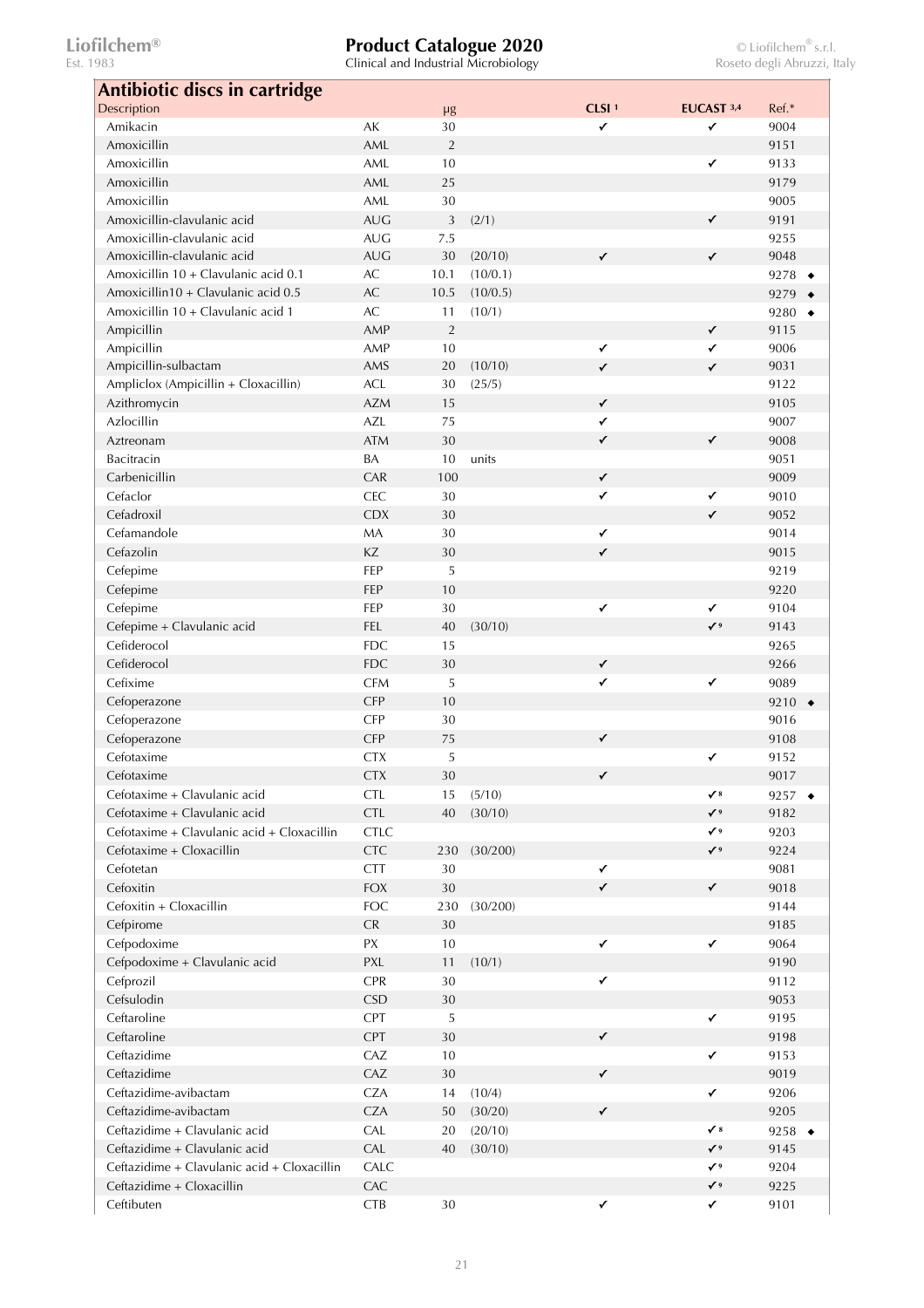| Antibiotic discs in cartridge           |                |                |           |                   |              |                    |           |
|-----------------------------------------|----------------|----------------|-----------|-------------------|--------------|--------------------|-----------|
| Description                             |                | $\mu$ g        |           | CLSI <sup>1</sup> | EUCAST 3,4   | Ref.*              |           |
| Ceftizoxime                             | <b>CZX</b>     | 30             |           | $\checkmark$      |              | 9054               |           |
| Ceftobiprole                            | <b>BPR</b>     | 5              |           |                   | $\checkmark$ | 9242               |           |
| Ceftolozane-tazobactam                  | C/T            | 40             | (30/10)   | $\checkmark$      | $\checkmark$ | 9246               |           |
| Ceftriaxone                             | <b>CRO</b>     | 5              |           |                   |              | 9235 $\rightarrow$ |           |
| Ceftriaxone                             | <b>CRO</b>     | 30             |           | $\checkmark$      | $\checkmark$ | 9020               |           |
| Cefuroxime                              | <b>CXM</b>     | 1              |           |                   |              | 9232               |           |
| Cefuroxime                              | <b>CXM</b>     | 5              |           |                   |              | 9236 $\rightarrow$ |           |
| Cefuroxime                              | <b>CXM</b>     | 30             |           | $\checkmark$      | ✓            | 9021               |           |
| Cephalexin                              | CL             | 30             |           |                   | $\checkmark$ | 9011               |           |
| Cephalothin                             | KF             | 30             |           | $\checkmark$      |              | 9013               |           |
| Cephradine                              | CE             | 30             |           |                   |              | 9055               |           |
| Chloramphenicol                         | $\mathsf C$    | 10             |           |                   |              | 9128               |           |
| Chloramphenicol                         | $\mathsf{C}$   | 30             |           | $\checkmark$      | $\checkmark$ | 9022               |           |
| Cinoxacin                               | <b>CIN</b>     | 100            |           | ✓                 |              | 9057               |           |
| Ciprofloxacin                           | <b>CIP</b>     | 5              |           | $\checkmark$      | $\checkmark$ | 9056               |           |
| Clarithromycin                          | <b>CLR</b>     | 15             |           | $\checkmark$      |              | 9098               |           |
| Clavulanic acid                         | <b>CLA</b>     | $\mathbf{1}$   |           |                   |              | 9229 $\rightarrow$ |           |
| Clavulanic acid                         | <b>CLA</b>     | $\overline{2}$ |           |                   |              | 9228 $\rightarrow$ |           |
| Clavulanic acid                         | <b>CLA</b>     | 5              |           |                   |              | 9230 $\rightarrow$ |           |
| Clavulanic acid                         | <b>CLA</b>     | 10             |           |                   |              | 9231               | $\bullet$ |
| Clindamycin                             | CD             | $\overline{2}$ |           | $\checkmark$      | $\checkmark$ | 9047               |           |
| Clindamycin                             | CD             | 10             |           |                   |              | 9146               |           |
| Cloxacillin                             |                |                |           |                   |              |                    |           |
|                                         | <b>CX</b>      | 5              |           |                   |              | 9058               |           |
| Colistin sulfate                        | <b>CS</b>      | 10             |           | $\checkmark$      |              | 9023               |           |
| Colistin sulfate                        | CS             | 25             |           |                   |              | 9184               |           |
| Colistin sulfate                        | CS             | 30             | units     |                   |              | 9141               |           |
| Daptomycin (includes Ca <sup>2+</sup> ) | <b>DAP</b>     | 30             |           |                   |              | 9090               |           |
| Dicloxacillin                           | <b>DCX</b>     | $\mathbf{1}$   |           |                   |              | 9093               |           |
| Dipicolinic acid                        | <b>DP</b>      |                |           |                   |              | 9194               |           |
| Doripenem                               | <b>DOR</b>     | 10             |           | $\checkmark$      |              | 9154               |           |
| Doxycycline                             | <b>DXT</b>     | 30             |           | $\checkmark$      |              | 9059               |           |
| <b>EDTA</b>                             | <b>ED</b>      |                |           |                   |              | 9087               |           |
| Eravacycline                            | ERV            | 20             |           | $\checkmark$      |              | 9238 $\bullet$     |           |
| Eravacycline                            | ERV            | 50             |           |                   |              | 9237 $\rightarrow$ |           |
| Ertapenem                               | ETP            | 10             |           | $\checkmark$      | ✓            | 9061               |           |
| Ertapenem + Cloxacillin                 | $ET+CL$        |                |           |                   |              | 9199               |           |
| Ertapenem + Phenylboronic acid          | $ET+BO$        |                |           |                   |              | 9202               |           |
| Erythromycin                            | E              | $\sqrt{2}$     |           |                   |              | 9180               |           |
| Erythromycin                            | $\mathsf E$    | 15             |           | $\checkmark$      | $\checkmark$ | 9024               |           |
| Fosfomycin                              | <b>FOS</b>     | 50             |           |                   |              | 9025               |           |
| Fosfomycin (includes G6P 50)            | <b>FOS</b>     | 100            | (100/50)  |                   |              | 9121               |           |
| Fosfomycin (includes G6P 50)            | <b>FOS</b>     | 200            | (200/50)  | $\checkmark$      | $\checkmark$ | 9109               |           |
| Fosfomycin 200 + G6P 100                | FGP            | 100            | (200/100) |                   |              | 9213 $\rightarrow$ |           |
| Fosfomycin 200 + G6P 200                | FGP            | 200            | (200/200) |                   |              | 9214 $\rightarrow$ |           |
| Fosfomycin 200 + G6P 400                | FGP            | 400            | (200/400) |                   |              | 9215 $\bullet$     |           |
| Furazolidon                             | FR             | 50             |           |                   |              | 9099               |           |
| Fusidic acid                            | ${\sf FC}$     | 10             |           | $\checkmark$      | $\checkmark$ | 9049               |           |
| Fusidic acid                            | ${\sf FC}$     | $30\,$         |           |                   |              | 9111               |           |
| Gatifloxacin                            | <b>GAT</b>     | 5              |           | $\checkmark$      |              | 9169               |           |
| Gentamicin                              | ${\sf CN}$     | 10             |           | $\checkmark$      | $\checkmark$ | 9026               |           |
| Gentamicin                              | ${\sf CN}$     | $30\,$         |           |                   | $\checkmark$ | 9125               |           |
| Gentamicin                              | ${\sf CN}$     | 120            |           | ✓                 |              | 9124               |           |
| Glucose-6-Phosphate                     | G6P            | 100            |           |                   |              | 9216 $\rightarrow$ |           |
| Glucose-6-Phosphate                     | G6P            | 200            |           |                   |              | 9217 $\rightarrow$ |           |
| Glucose-6-Phosphate                     | G6P            | 400            |           |                   |              | 9218 $\bullet$     |           |
| Imipenem                                | $\mathsf{IMI}$ | $10\,$         |           | $\checkmark$      | $\checkmark$ | 9079               |           |
| Imipenem + Cloxacillin                  | $IMI + CL$     |                |           |                   |              | 9086               |           |
| Imipenem + EDTA                         | $IM+ED$        |                |           |                   |              | 9183               |           |
| Imipenem + Phenylboronic acid           | $IMH+BO$       |                |           |                   |              | 9085               |           |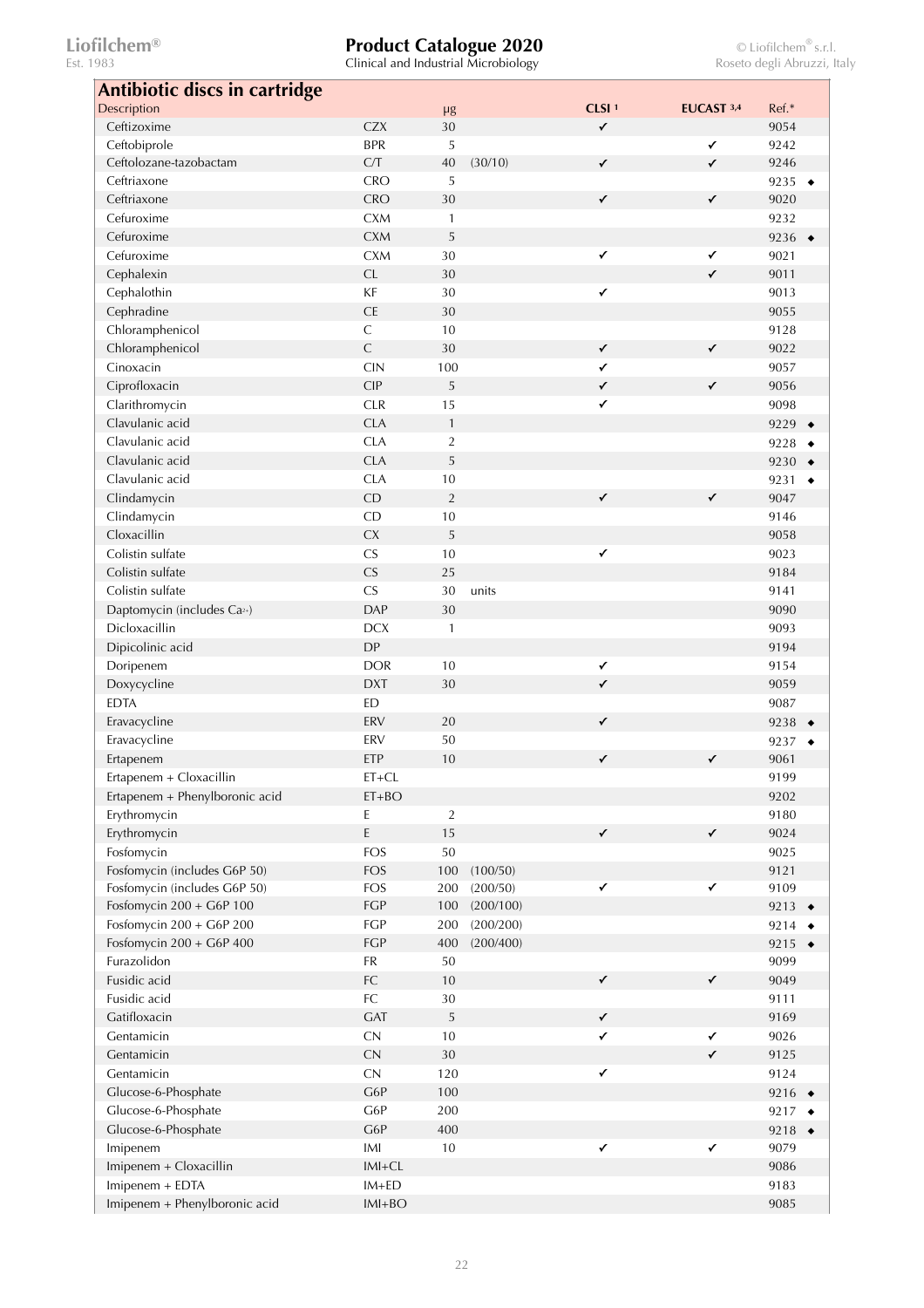| Antibiotic discs in cartridge       |                                                                    |                |                       |                   |              |                    |
|-------------------------------------|--------------------------------------------------------------------|----------------|-----------------------|-------------------|--------------|--------------------|
| Description                         |                                                                    | $\mu$ g        |                       | CLSI <sup>1</sup> | EUCAST 3,4   | Ref.*              |
| Kanamycin                           | К                                                                  | 30             |                       | ✓                 |              | 9027               |
| Lefamulin                           | LMU                                                                | 5              |                       |                   |              | 9249               |
| Lefamulin                           | LMU                                                                | 20             |                       | $\checkmark$      |              | 9250               |
| Levofloxacin                        | LEV                                                                | 5              |                       | $\checkmark$      | $\checkmark$ | 9102               |
| Lincomycin                          | MY                                                                 | $\overline{2}$ |                       |                   |              | 9028               |
| Lincomycin                          | MY                                                                 | 15             |                       |                   |              | 9116               |
| Linezolid                           | LNZ                                                                | 10             |                       |                   | $\checkmark$ | 9155               |
| Linezolid                           | LNZ                                                                | 30             |                       | $\checkmark$      |              | 9136               |
| Lomefloxacin                        | <b>LOM</b>                                                         | 10             |                       | ✓                 |              | 9113               |
| Loracarbef                          | LOR                                                                | 30             |                       | $\checkmark$      |              | 9173               |
| Mecillinam                          | MEC                                                                | 10             |                       | $\checkmark$      | $\checkmark$ | 9156               |
| Meropenem                           | <b>MRP</b>                                                         | 10             |                       | $\checkmark$      | $\checkmark$ | 9068               |
| Meropenem + Cloxacillin             | MR+CL                                                              |                |                       |                   | $\checkmark$ | 9175               |
| Meropenem + Dipicolinic acid        | MR+DP                                                              |                |                       |                   | $\checkmark$ | 9177               |
| Meropenem + EDTA                    | $MR+ED$                                                            |                |                       |                   | $\checkmark$ | 9178               |
| Meropenem + Phenylboronic acid      | MR+BO                                                              |                |                       |                   | $\checkmark$ | 9176               |
| Methicillin                         | MET                                                                | 5              |                       |                   |              | 9029               |
| Metronidazole                       | <b>MTZ</b>                                                         | 5              |                       |                   |              | 9076               |
| Metronidazole                       | <b>MTZ</b>                                                         | 10             |                       |                   |              | 9188               |
| Metronidazole                       | <b>MTZ</b>                                                         | 50             |                       |                   |              | 9119               |
| Mezlocillin                         | MEZ                                                                | 75             |                       |                   |              | 9062               |
|                                     | <b>MN</b>                                                          | 30             |                       | $\checkmark$      | $\checkmark$ | 9030               |
| Minocycline<br>Miokamicin           | MK                                                                 |                |                       |                   |              | 9106               |
|                                     |                                                                    | 15             |                       |                   |              |                    |
| Moxifloxacin                        | <b>MXF</b>                                                         | 5              |                       | $\checkmark$      | $\checkmark$ | 9103               |
| Mupirocin                           | <b>MUP</b>                                                         | 5              |                       |                   |              | 9189               |
| Mupirocin                           | <b>MUP</b>                                                         | 200            |                       | $\checkmark$      | $\checkmark$ | 9157               |
| Nafcillin                           | <b>NAF</b>                                                         | $\mathbf{1}$   |                       | $\checkmark$      |              | 9174               |
| Nalidixic acid                      | NA                                                                 | 30             |                       | $\checkmark$      | $\checkmark$ | 9001               |
| Netilmicin                          | <b>NET</b>                                                         | 10             |                       |                   | $\checkmark$ | 9170               |
| Netilmicin                          | <b>NET</b>                                                         | 30             |                       | $\checkmark$      |              | 9033               |
| Nitrofurantoin                      | F                                                                  | 50             |                       |                   |              | 9181               |
| Nitrofurantoin                      | F                                                                  | 100            |                       |                   | $\checkmark$ | 9158               |
| Nitrofurantoin                      | F                                                                  | 300            |                       | $\checkmark$      |              | 9034               |
| Nitroxoline                         | N <sub>l</sub>                                                     | 30             |                       |                   | $\checkmark$ | 9209               |
| Norfloxacin                         | <b>NOR</b>                                                         | 10             |                       |                   | ✓            | 9035               |
| Novobiocin                          | $NO$                                                               | 5              |                       |                   |              | 9117               |
| Novobiocin                          | NO                                                                 | 30             |                       |                   |              | 9063               |
| Ofloxacin                           | OFX                                                                | 5              |                       | $\checkmark$      | $\checkmark$ | 9080               |
| Oritavancin                         | ORI                                                                | 5              |                       |                   |              | 9201               |
| Oxacillin                           | $\mathsf{OX}$                                                      | $\mathbf{1}$   |                       | $\checkmark$      | $\checkmark$ | 9036               |
| Oxacillin                           | $\mathsf{OX}$                                                      | 5              |                       |                   |              | 9135               |
| Oxolinic acid                       | <b>OA</b>                                                          | $\sqrt{2}$     |                       |                   |              | 9002               |
| Oxytetracycline                     | OT                                                                 | $30\,$         |                       |                   |              | 9065               |
| Pefloxacin                          | PEF                                                                | $\sqrt{5}$     |                       | $\checkmark$      | $\checkmark$ | 9091               |
| Penicillin G                        | P                                                                  | $\mathbf{1}$   | unit                  |                   | $\checkmark$ | 9130               |
| Penicillin G                        | P                                                                  | 2              | units                 |                   |              | 9127               |
| Penicillin G                        | $\mathsf{P}% _{T}=\mathsf{P}_{T}\!\left( \mathcal{A}_{T}\right) ,$ | 10             | units                 | $\checkmark$      |              | 9037               |
| Penicillin G 1 + Clavulanic acid 1  | PC                                                                 | $\mathbf{1}$   | $(1 \text{ unit}/1)$  |                   |              | 9226 $\rightarrow$ |
| Penicillin G 1 + Clavulanic acid 2  | PC                                                                 | $\overline{2}$ | $(1 \text{ unit}/2)$  |                   |              | 9227 $\rightarrow$ |
| Penicillin G 1 + Clavulanic acid 3  | PC                                                                 | 3              | $(1 \text{ unit}/3)$  |                   |              | 9239 $\rightarrow$ |
| Penicillin G 1 + Clavulanic acid 5  | PC                                                                 | 5              | $(1 \text{ unit}/5)$  |                   |              | 9240 $\bullet$     |
| Penicillin G 1 + Clavulanic acid 10 | PC                                                                 | 10             | $(1 \text{ unit}/10)$ |                   |              | 9241 $\bullet$     |
| Penicillin G 1 + Clavulanic acid 20 | PC                                                                 | 20             | $(1 \text{ unit}/20)$ |                   |              | 9254 $\rightarrow$ |
| Phenoxymethylpenicillin             | PV                                                                 | 10             |                       |                   |              | 9171               |
| Phenylboronic acid                  | <b>BO</b>                                                          |                |                       |                   |              | 9193               |
| Pipemidic acid                      | PI                                                                 | 20             |                       |                   |              | 9003               |
| Piperacillin                        | PRL                                                                | $30\,$         |                       |                   | $\checkmark$ | 9159               |
| Piperacillin                        | PRL                                                                | 100            |                       | $\checkmark$      |              | 9038               |
|                                     | <b>TZP</b>                                                         | 36             | (30/6)                |                   | $\checkmark$ | 9160               |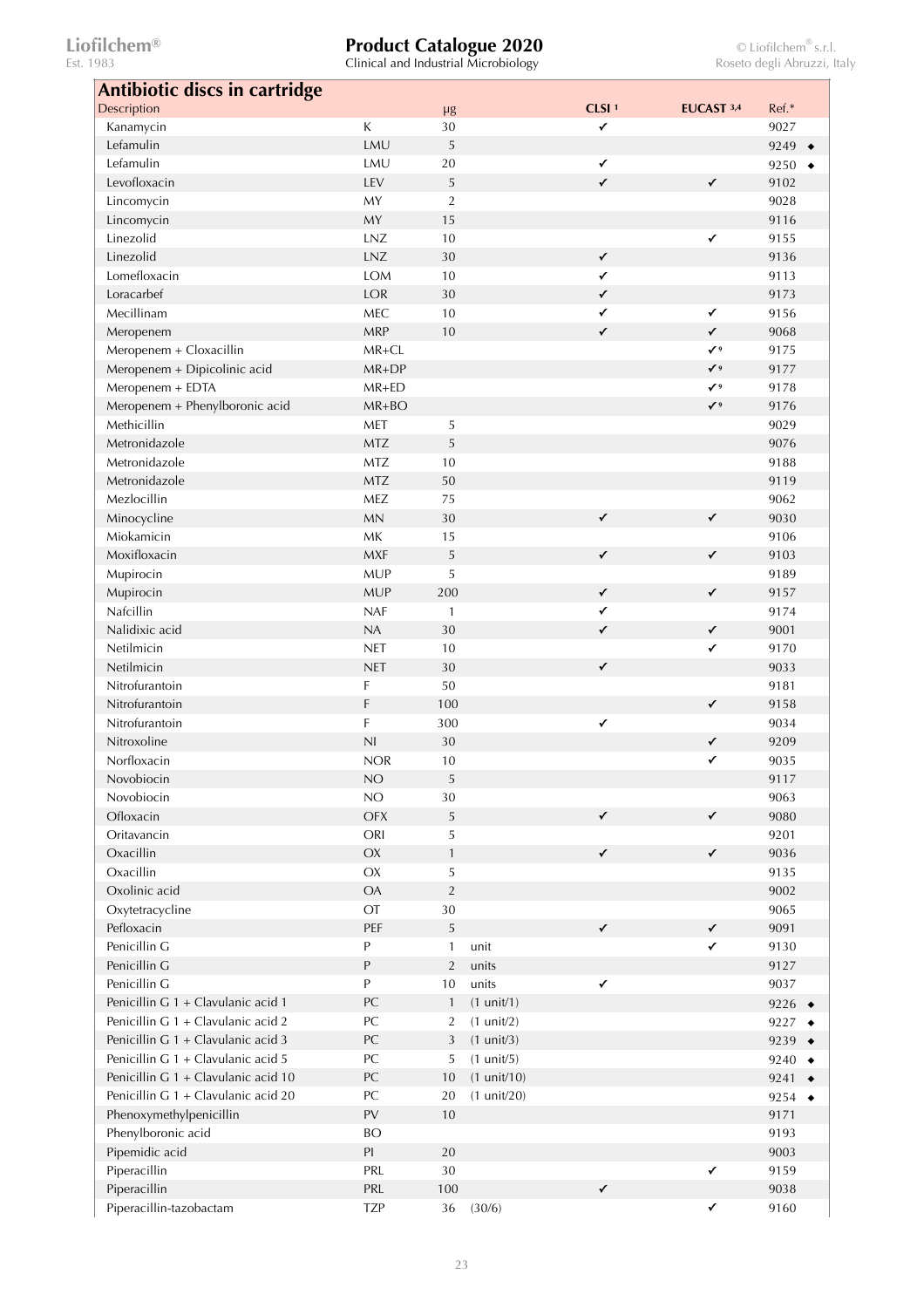Clinical and Industrial Microbiology

| Antibiotic discs in cartridge |                |                |              |                   |              |                   |
|-------------------------------|----------------|----------------|--------------|-------------------|--------------|-------------------|
| Description                   |                | μg             |              | CLSI <sup>1</sup> | EUCAST 3,4   | Ref.*             |
| Piperacillin-tazobactam       | <b>TZP</b>     | 110            | (100/10)     | ✓                 |              | 9100              |
| Polymyxin B                   | PB             | 100            | units        |                   |              | 9066              |
| Polymyxin B                   | PB             | 300            | units        | ✓                 |              | 9120              |
| Quinupristin-dalfopristin     | QDA            | 15             |              | ✓                 | $\checkmark$ | 9161              |
| Rifampicin                    | RD             | 5              |              | $\checkmark$      | $\checkmark$ | 9118              |
| Rifampicin                    | RD             | 30             |              |                   |              | 9039              |
| Rokitamycin                   | <b>ROK</b>     | 30             |              |                   |              | 9192              |
| Roxithromycin                 | <b>RXT</b>     | 15             |              |                   |              | 9060              |
| Sisomycin                     | SIS            | 30             |              |                   |              | 9046              |
| Sodium Fusidate               | FC             | 30             |              |                   |              | 9131              |
| Spectinomycin                 | <b>SPC</b>     | 100            |              | $\checkmark$      |              | 9067              |
| Streptomycin                  | $\mathsf S$    | 10             |              | $\checkmark$      |              | 9040              |
| Streptomycin                  | $\mathsf S$    | 300            |              | ✓                 | $\checkmark$ | 9162              |
| Sulbactam                     | SU             | 6              |              |                   |              | 9212<br>$\bullet$ |
| Sulbactam                     | SU             | 10             |              |                   |              | 9211<br>$\bullet$ |
| Sulbactam                     | SU             | 20             |              |                   |              | 9129              |
| Sulfadiazine                  | SUZ            | 300            |              |                   |              | 9150              |
| Sulfafurazole                 | SF             | 300            |              |                   |              | 9041              |
| Sulfamethoxazole              | <b>SMX</b>     | 50             |              |                   |              | 9084              |
| Sulfamethoxazole              | <b>SMX</b>     | 100            |              |                   |              | 9187              |
| Sulfaprim                     | <b>SXT</b>     | 50             |              |                   |              | 9132              |
| Sulfonamide                   | S <sub>3</sub> | 300            |              | ✓                 |              | 9126              |
| Tedizolid                     | <b>TZD</b>     | $\overline{2}$ |              |                   |              | 9243              |
| Tedizolid                     | <b>TZD</b>     | 20             |              | ✓                 |              | 9245              |
| Teicoplanin                   | <b>TEC</b>     | 30             |              | ✓                 | $\checkmark$ | 9050              |
| Telithromycin                 | TEL            | 15             |              | ✓                 | $\checkmark$ | 9172              |
| Temocillin                    | <b>TMO</b>     | 30             |              |                   | $\checkmark$ | 9186              |
| Tetracycline                  | TE             | 30             |              | ✓                 | $\checkmark$ | 9043              |
| Ticarcillin                   | <b>TC</b>      | 75             |              | $\checkmark$      | $\checkmark$ | 9070              |
| Ticarcillin-clavulanic acid   | <b>TTC</b>     | 85             | (75/10)      | ✓                 | $\checkmark$ | 9096              |
| Tigecycline                   | <b>TGC</b>     | 15             |              | ✓                 | $\checkmark$ | 9147              |
| Tobramycin                    | <b>TOB</b>     | 10             |              | $\checkmark$      | $\checkmark$ | 9044              |
| Tobramycin                    | <b>TOB</b>     | 30             |              |                   |              | 9163              |
| Trimethoprim                  | <b>TM</b>      | 2.5            |              |                   |              | 9083              |
| Trimethoprim                  | <b>TM</b>      | 5              |              | ✓                 | $\checkmark$ | 9110              |
| Trimethoprim-sulfamethoxazole | <b>SXT</b>     | 25             | (1.25/23.75) | ✓                 | $\checkmark$ | 9042              |
| Ulifloxacin                   | ULI            | $\mathsf S$    |              | $\checkmark$      |              | 9207              |
| Vancomycin                    | VA             | 5              |              |                   | $\checkmark$ | 9164              |
| Vancomycin                    | VA             | 30             |              | $\checkmark$      |              | 9045              |

●, to be stored at -20°C ◆, not CE marked

**Storage** Unless otherwise indicated, discs may be stored at any temperature between −20°C and +8°C.

**CE Marking** Unless otherwise indicated, all products intended for clinical applications are CE marked according to the European Directive 98/79/EC for In Vitro Diagnostic Medical Devices.

\* **Packaging** Each pack contains 5 cartridges of 50 discs (5x50 discs = 250 discs).

Single cartridges of 50 discs are available: add /1 to the catalogue ref. no. to indicate the relevant item.

Example: ref. 9045/1 indicates Vancomycin 30 μg in one single cartridge of 50 discs.

**Note that testing and reporting antimicrobial agents for which there are no interpretive criteria are the responsibility of the chief microbiologist and such decisions should be made with input from the infectious disease clinicians.** 

For full details on specific organism/agent combinations refer to current CLSI and EUCAST recommendations. Also see the EUCAST guidance at [http://www.eucast.org/clinical\\_breakpoints/when\\_there\\_are\\_no\\_breakpoints/](http://www.eucast.org/clinical_breakpoints/when_there_are_no_breakpoints/)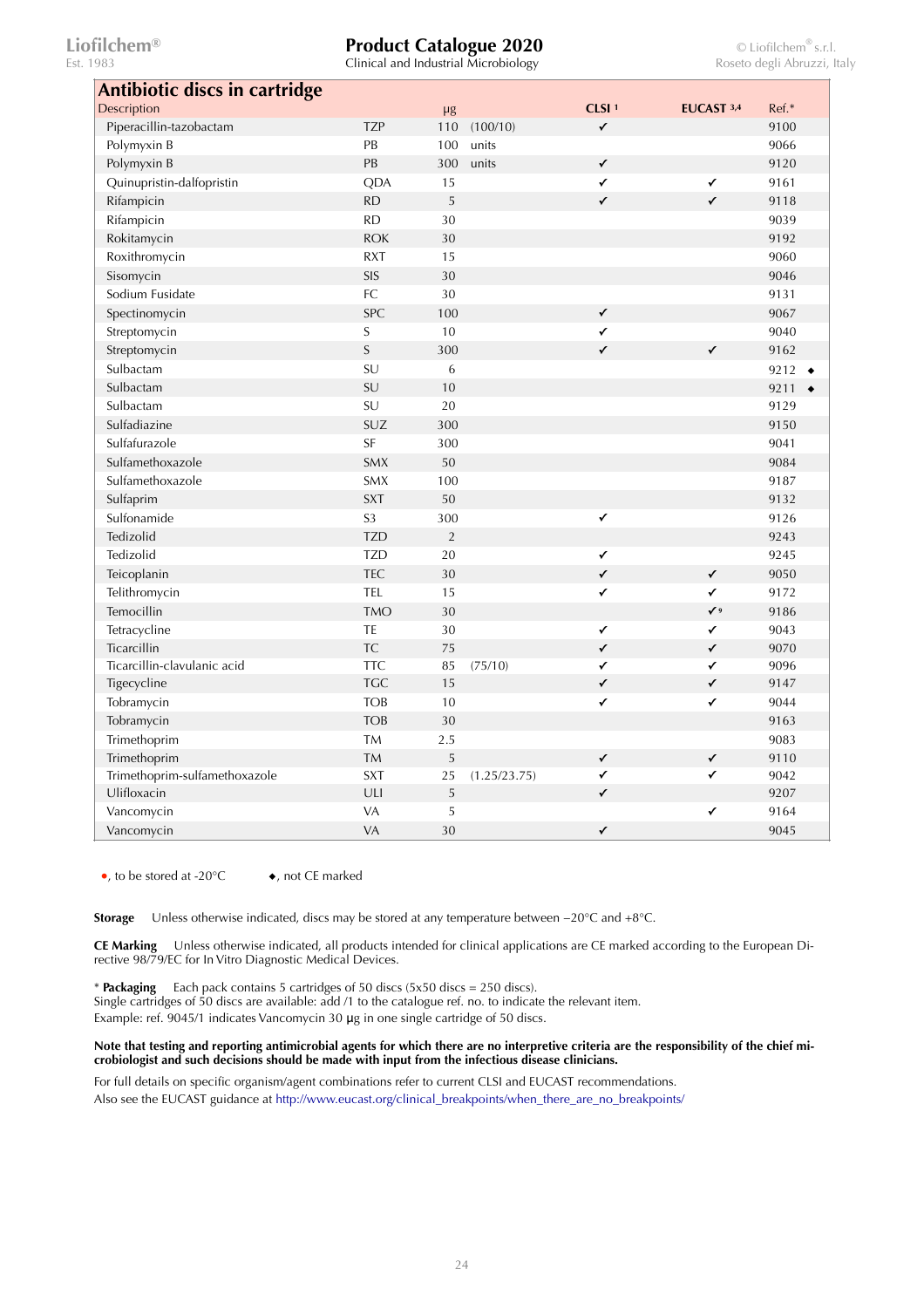Clinical and Industrial Microbiology **Clinical and Industrial Microbiology** Roseto degli Abruzzi, Italy

| Antibiotic discs in cartridge for Veterinary use |            |     |                   |         |  |  |  |  |
|--------------------------------------------------|------------|-----|-------------------|---------|--|--|--|--|
| Description                                      |            | μg  | CLSI <sup>6</sup> | $Ref.*$ |  |  |  |  |
| Ceftiofur                                        | <b>FUR</b> | 30  |                   | 9251    |  |  |  |  |
| Enrofloxacin                                     | <b>ENR</b> |     |                   | 9233    |  |  |  |  |
| Florfenicol                                      | <b>FFC</b> | 30  |                   | 9234    |  |  |  |  |
| Neomycin                                         |            | 30  |                   | 9032    |  |  |  |  |
| Spiramycin                                       | SP         | 100 |                   | 9088    |  |  |  |  |
| Tiamulin                                         |            | 30  |                   | 9094    |  |  |  |  |
| Tylosin                                          | TΥ         | 30  |                   | 9082    |  |  |  |  |

**Packaging** Each pack contains 5 cartridges of 50 discs (5x50 discs = 250 discs). Single cartridges of 50 discs are available: add /1 to the catalogue ref. no. to indicate the relevant item. Example: ref. 9082/1 indicates Tylosin 30 µg in one single cartridge of 50 discs.

**CE Marking** All antifungal discs are CE marked according to the European Directive 98/79/EC for *In Vitro* Diagnostic Medical Devices.

- 1. CLSI. Performance Standards for Antimicrobial Susceptibility Testing; 29th ed. CLSI Supplement M100S. Wayne, PA: Clinical and Laboratory Standards Institute; 2019.
- 2. CLSI. Performance Standards for Antimicrobial Disk Susceptibility Tests; 13th ed. CLSI standard M02. Wayne, PA: Clinical and Laboratory Standards Institute; 2018.
- 3. The European Committee on Antimicrobial Susceptibility Testing. Breakpoint tables for interpretation of MICs and zone diameters. Version 9.0, 2019. <http://www.eucast.org>
- 4. The European Committee on Antimicrobial Susceptibility Testing. Routine and extended internal quality control for MIC determination and disk diffusion as recommended by EUCAST, Version 9.0, 2019. <http://www.eucast.org>
- 5. EUCAST Disk Diffusion Method for Antimicrobial Susceptibility Testing Version 7.0 (January 2019).
- 6. CLSI. Performance Standards for Antimicrobial Disk and Dilution Susceptibility Tests for Bacteria Isolated From Animals, 4th ed. CLSI supplement VET08. Wayne, PA: Clinical and Laboratory Standards Institute; 2018.
- 7. CLSI. Performance Standards for Antimicrobial Disk and Dilution Susceptibility Tests for Bacteria Isolated From Animals; 5th ed. CLSI standard VET01. Wayne, PA: Clinical and Laboratory Standards Institute; 2018.
- 8. EUCAST technical guidance on the use of the combination disk test (CDT) for confirmation of ESBL in Enterobacterales. New disk potencies for combination disks containing cefotaxime and ceftazidime without and with clavulanic acid (February 2019).
- 9. EUCAST guidelines for detection of resistance mechanisms and specific resistances of clinical and/or epidemiological importance. Version 2.0 (July 2017).
- 10. DIN 58940-2 Medical microbiology Susceptibility testing of microbial pathogens to antimicrobial agents Part 2: Active substance carriers for the agar diffusion test; 2007-10.
- 11. FDA (1978) Codes of Fed.Rebs. 21.Part 460.
- 12. WHO (1977) Tech rep.Ser.n°610.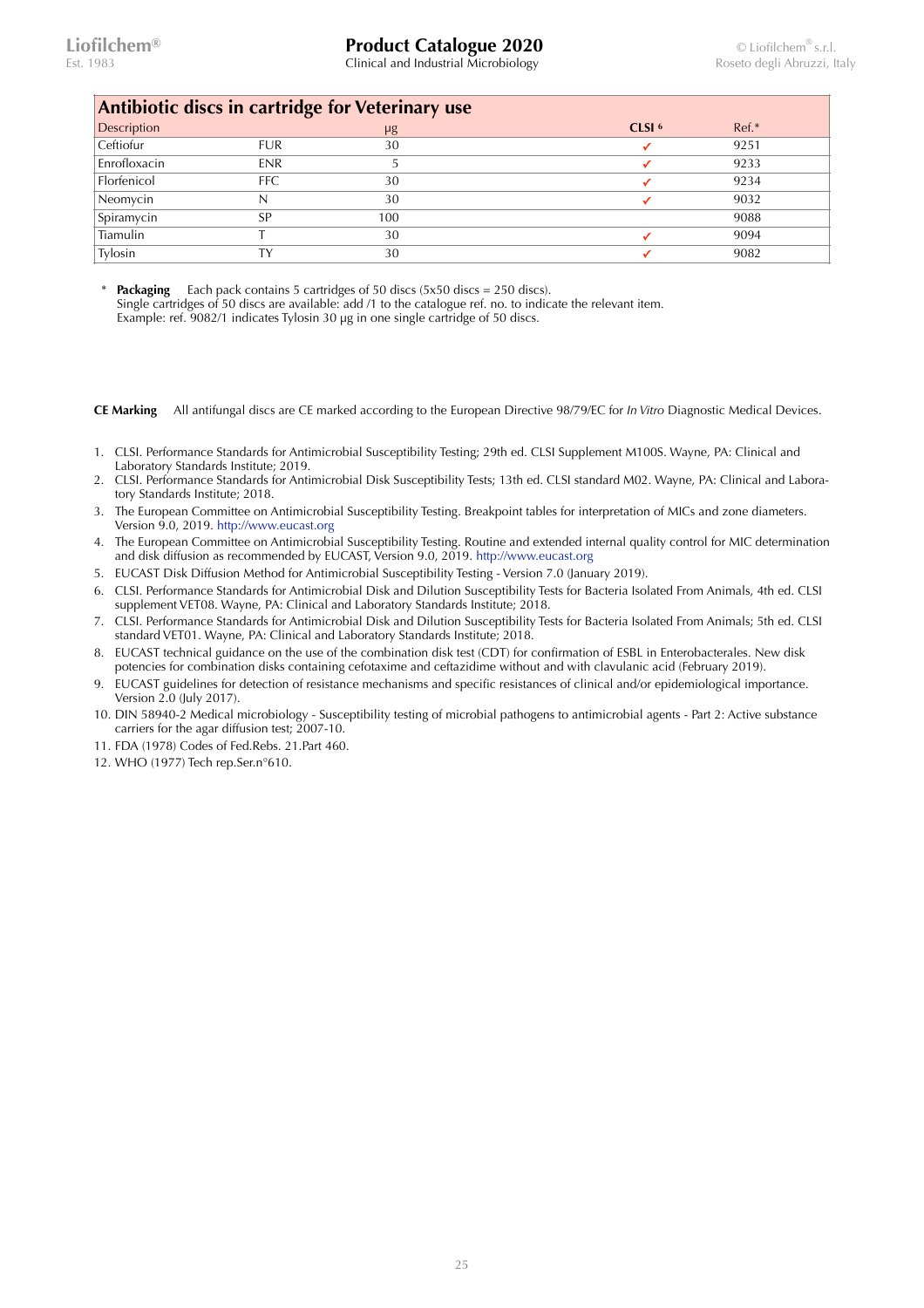# **Liofilchem® Product Catalogue 2020** © Liofilchem® s.r.l.<br>
Est. 1983 **Clinical and Industrial Microbiology** Roseto degli Abruzzi, Italy

Clinical and Industrial Microbiology

### **Antimycotic discs in cartridge**

| $\prime$       |            | U<br><b>CELERATE</b> | FOR THE CONTROLLER |       |
|----------------|------------|----------------------|--------------------|-------|
| Description    |            | $\mu$ g              | CLSI <sup>13</sup> | Ref.* |
| Amphotericin B | AMB        | 10                   |                    | 9137  |
| Amphotericin B | AMB        | 20                   |                    | 9071  |
| Caspofungin    | CAS        | 5                    | $\checkmark$       | 9165  |
| Clotrimazole   | <b>CLO</b> | 50                   |                    | 9097  |
| Econazole      | <b>ECN</b> | 10                   |                    | 9072  |
| Fluconazole    | <b>FLU</b> | 25                   | ✓                  | 9166  |
| Fluconazole    | <b>FLU</b> | 100                  |                    | 9069  |
| Flucytosine    | AFY        | 1                    |                    | 9073  |
| Flucytosine    | <b>AFY</b> | 10                   |                    | 9148  |
| Griseofulvin   | <b>AGF</b> | 10                   |                    | 9074  |
| Itraconazole   | <b>ITC</b> | 8                    |                    | 9139  |
| Itraconazole   | <b>ITC</b> | 50                   |                    | 9107  |
| Ketoconazole   | <b>KCA</b> | $10\,$               |                    | 9075  |
| Ketoconazole   | <b>KCA</b> | 15                   |                    | 9140  |
| Miconazole     | <b>MCL</b> | 10                   |                    | 9077  |
| Nystatin       | <b>NY</b>  | 100 IU               |                    | 9078  |
| Posaconazole   | POS        | 5                    | ✓                  | 9167  |
| Voriconazole   | <b>VO</b>  | 1                    | ✓                  | 9168  |

\* **Packaging** Each pack contains 5 cartridges of 50 discs (5x50 discs = 250 discs). Single cartridges of 50 discs are available: add /1 to the catalogue ref. no. to indicate the relevant item. Example: ref. 9075/1 indicates Ketoconazole 10 µg in one single cartridge of 50 discs.

**<sup>13</sup>** CLSI. Performance Standards for Antifungal Susceptibility Testing of Yeasts; 1st ed. CLSI Supplement M60. Wayne, PA: Clinical and Laboratory Standards Institute; 2017.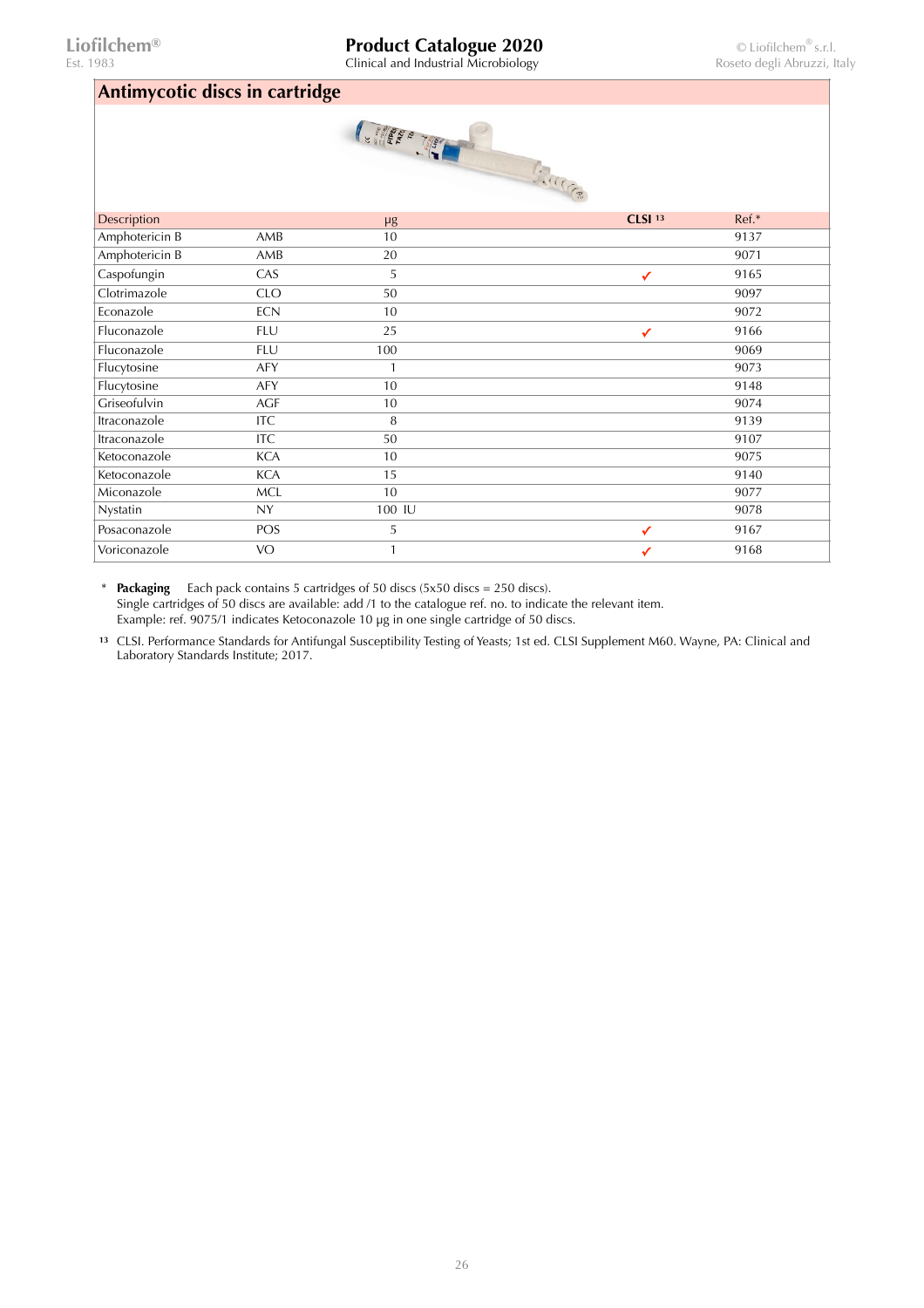$\bar{\Gamma}$ 

### **Liofilchem® Product Catalogue 2020** © Liofilchem® s.r.l.

| <b>EUCAST ESBL disk kit</b>   |     |             |           |       |
|-------------------------------|-----|-------------|-----------|-------|
| Description                   |     | $\mu$ g     | Packaging | Ref.  |
| Cefotaxime                    | CTX |             |           |       |
| Cefotaxime + Clavulanic acid  | CTL | $15(5+10)$  |           |       |
| Ceftazidime                   | CAZ | 10          | 50 Test   | 99002 |
| Ceftazidime + Clavulanic acid | CAL | $20(10+10)$ |           |       |
| Cefepime                      | FFP | 30          |           |       |
| Cefepime + Clavulanic acid    | FEL | $40(30+10)$ |           |       |

| <b>ESBL discs kit (according to EUCAST)</b> |            |             |           |       |
|---------------------------------------------|------------|-------------|-----------|-------|
| Description                                 |            | $\mu$ g     | Packaging | Ref.  |
| Cefotaxime                                  | CTX        | 30          |           |       |
| Cefotaxime + Clavulanic acid                | CTL        | $40(30+10)$ |           | 99004 |
| Ceftazidime                                 | CAZ        | 30          | 50 Test   |       |
| Ceftazidime + Clavulanic acid               | CAL.       | $40(30+10)$ |           |       |
| Cefepime                                    | <b>FFP</b> | 30          |           |       |
| Cefepime + Clavulanic acid                  | FEL        | $40(30+10)$ |           |       |

| <b>ESBL discs kit (according to CLSI)</b> |     |             |           |       |
|-------------------------------------------|-----|-------------|-----------|-------|
| Description                               |     | $\mu$ g     | Packaging | Ref.  |
| Cefotaxime                                | CTX | 30          |           |       |
| Cefotaxime + Clavulanic acid              | CTI | $40(30+10)$ | 50 Test   | 99005 |
| Ceftazidime                               | CAZ | 30          |           |       |
| Ceftazidime + Clavulanic acid             | CAL | $40(30+10)$ |           |       |

| <b>ESBL (chromosomal ind. AmpC) discs kit (according to EUCAST)</b> |     |             |           |       |  |
|---------------------------------------------------------------------|-----|-------------|-----------|-------|--|
| <b>Description</b>                                                  |     | μg          | Packaging | Ref.  |  |
| Cefepime                                                            | FFP |             | 100 Test  | 99006 |  |
| Cefepime + Clavulanic acid                                          | FEL | $40(30+10)$ |           |       |  |

| <b>KPC&amp;MBL discs kit (according to EUCAST)</b> |             |         |           |       |
|----------------------------------------------------|-------------|---------|-----------|-------|
| Description                                        |             | $\mu$ g | Packaging | Ref.  |
| Meropenem                                          | <b>MRP</b>  | 10      |           |       |
| Meropenem + Phenylboronic acid                     | $MR+BO$     |         |           | 99003 |
| Meropenem + Cloxacillin                            | $MR + CL$   |         | 50 Test   |       |
| Meropenem + EDTA                                   | $MR + FDTA$ |         |           |       |

| KPC&MBL&OXA-48 discs kit       |            |         |           |       |
|--------------------------------|------------|---------|-----------|-------|
| Description                    |            | $\mu$ g | Packaging | Ref.  |
| Meropenem                      | <b>MRP</b> | 10      |           |       |
| Meropenem + Phenylboronic acid | $MR+BO$    |         |           |       |
| Meropenem + Cloxacillin        | MR+CL      |         | 50 Test   | 99007 |
| $Meropenem + EDTA$             | MR+EDTA    |         |           |       |
| Temocillin                     | <b>TMO</b> | 30      |           |       |
|                                | .se        |         |           |       |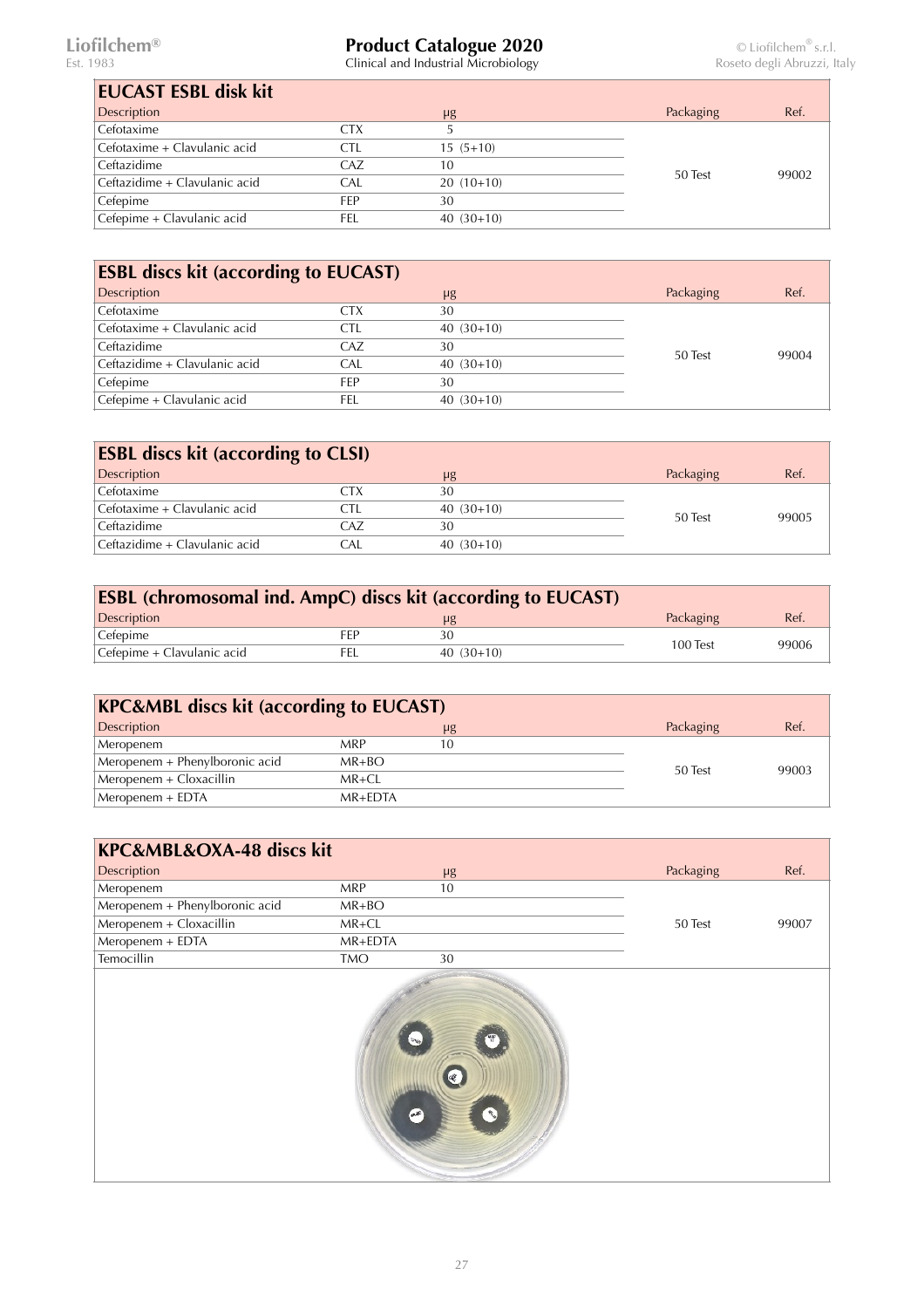| <b>AmpC</b> discs kit     |         |           |       |
|---------------------------|---------|-----------|-------|
| <b>Description</b>        | $\mu$ g | Packaging | Ref.  |
| Cefotaxime                | 30      |           |       |
| Cefotaxime + Cloxacillin  |         | 50 Test   | 99009 |
| Ceftazidime               | 30      |           |       |
| Ceftazidime + Cloxacillin |         |           |       |

| <b>ESBL+AmpC</b> screen discs kit          |             |           |       |
|--------------------------------------------|-------------|-----------|-------|
| Description                                | $\mu$ g     | Packaging | Ref.  |
| Cefotaxime                                 | 30          |           |       |
| Cefotaxime + Clavulanic acid               | $40(30+10)$ | 50 Test   | 99008 |
| $Cefotaxime + Cloxacillin$                 |             |           |       |
| Cefotaxime + Clavulanic acid + Cloxacillin |             |           |       |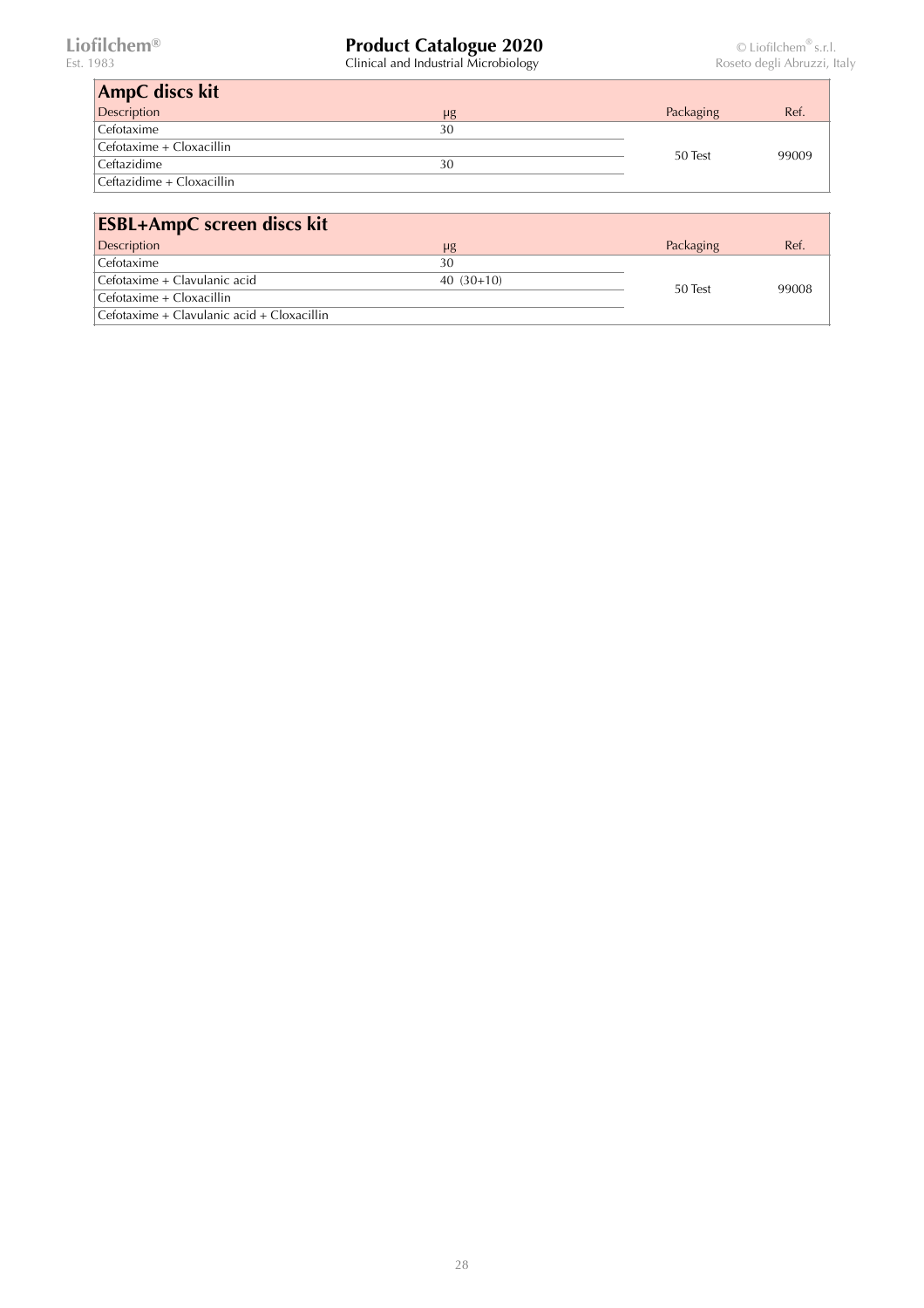Est. 1983 Clinical and Industrial Microbiology Roseto degli Abruzzi, Italy

| Multodisc with eight antimicrobial agents |                                                                                                                                                      |                                                                                          |                                                                     |                                  |                       |                |       |
|-------------------------------------------|------------------------------------------------------------------------------------------------------------------------------------------------------|------------------------------------------------------------------------------------------|---------------------------------------------------------------------|----------------------------------|-----------------------|----------------|-------|
|                                           | F<br><b>ANN</b><br>CN                                                                                                                                | 5<br><b>SXT</b>                                                                          | LEV<br>95230<br>CAZ                                                 | <b>AMP</b><br>3<br><b>CXM</b>    |                       |                |       |
| Description                               |                                                                                                                                                      |                                                                                          |                                                                     | <b>CLSI</b>                      | <b>EUCAST</b>         | Packaging      | Ref.  |
| <b>ANAEROBES</b>                          | Carbenicillin<br>Cefoxitin<br>Clindamycin<br>Chloramphenicol<br>Erythromycin<br>Metronidazole<br>Ampicillin<br>Tetracycline                          | CAR<br><b>FOX</b><br>CD.<br>C<br>E<br><b>MTZ</b><br>AMP<br>TE                            | $\mu$ g<br>100<br>30<br>$\overline{2}$<br>30<br>15<br>5<br>10<br>30 |                                  |                       | 100 Multodiscs | 95200 |
| <b>ENTEROCOCCI</b>                        | Tigecycline<br>Ampicillin<br>Linezolid<br>Nitrofurantoin<br>Trimethoprim-Sulfamethoxazole<br>Vancomycin<br>Gentamicin<br>Teicoplanin                 | <b>TGC</b><br>AMP<br>LNZ<br>F<br><b>SXT</b><br>VA<br>CN<br><b>TEC</b>                    | 15<br>$\overline{2}$<br>10<br>100<br>25<br>5<br>30<br>30            | √<br>✓                           | √<br>✓                | 100 Multodiscs | 95210 |
| <b>ENTEROBACTERIA</b><br><b>URINE</b>     | Levofloxacin<br>Ampicillin<br>Cefuroxime<br>Ceftazidime<br>Trimethoprim-Sulfamethoxazole<br>Gentamicin<br>Nitrofurantoin<br>Norfloxacin              | LEV<br>AMP<br><b>CXM</b><br>CAZ<br><b>SXT</b><br>CN<br>F<br><b>NOR</b>                   | 5<br>10<br>30<br>10<br>25<br>10<br>100<br>10                        | ✓<br>√<br>✓<br>✓<br>✓            | ✓<br>✓<br>✓<br>√<br>√ | 100 Multodiscs | 95230 |
| <b>ENTEROBACTERIA 1</b>                   | Amikacin<br>Aztreonam<br>Piperacillin + Tazobactam<br>Chloramphenicol<br>Trimethoprim-Sulfamethoxazole<br>Netilmicin<br>Cefotaxime<br>Nitrofurantoin | AK<br><b>ATM</b><br><b>TZP</b><br>С<br><b>SXT</b><br><b>NET</b><br><b>CTX</b><br>F       | 30<br>30<br>36<br>30<br>25<br>10<br>5<br>100                        | √<br>✓<br>√<br>✓                 | √<br>√<br>✓           | 100 Multodiscs | 95220 |
| <b>ENTEROBACTERIA 2</b>                   | Levofloxacin<br>Cefoxitin<br>Piperacillin + Tazobactam<br>Cefuroxime<br>Streptomycin<br>Netilmicin<br>Ampicillin + Sulbactam<br>Tobramycin           | LEV<br><b>FOX</b><br><b>TZP</b><br><b>CXM</b><br>S<br><b>NET</b><br>AMS<br><b>TOB</b>    | 5<br>30<br>36<br>30<br>300<br>10<br>20<br>10                        | $\checkmark$<br>✓<br>✓<br>√<br>√ | ✓<br>✓                | 100 Multodiscs | 95240 |
| <b>PSEUDOMONAS</b>                        | Amikacin<br>Ticarcillin<br>Piperacillin + Tazobactam<br>Ceftazidime<br>Gentamicin<br>Netilmicin<br>Levofloxacin<br>Tobramycin                        | $\mathsf{AK}$<br><b>TC</b><br><b>TZP</b><br>CAZ<br>CN<br><b>NET</b><br>LEV<br><b>TOB</b> | 30<br>75<br>36<br>10<br>10<br>10<br>5<br>10                         | ✓<br>√<br>✓<br>√                 | ✓                     | 100 Multodiscs | 95250 |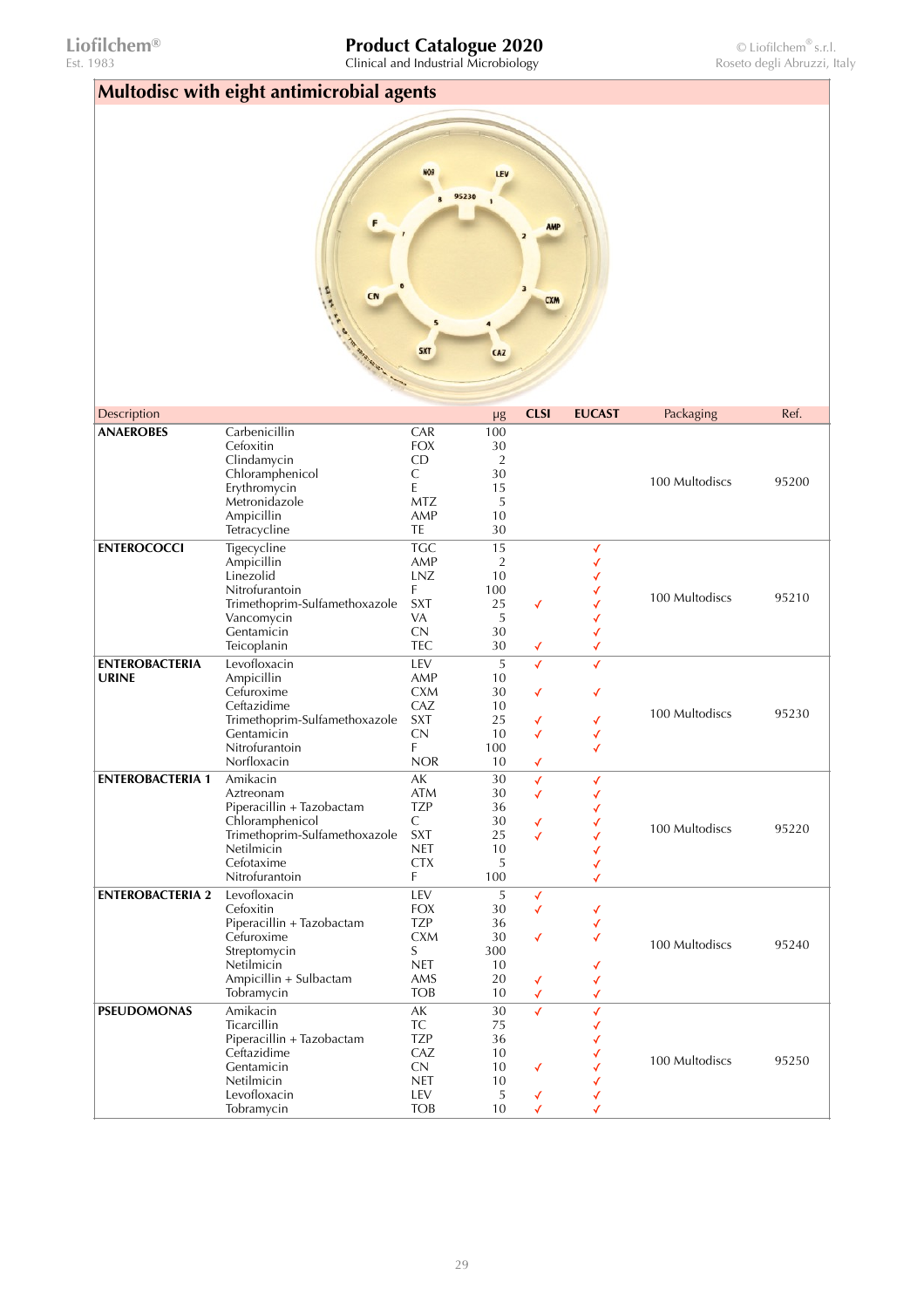Est. 1983 Clinical and Industrial Microbiology Roseto degli Abruzzi, Italy

| Multodisc with eight antimicrobial agents |                                                                                                                                    |                                                                                               |                                                                    |                                                  |                                                 |                |       |
|-------------------------------------------|------------------------------------------------------------------------------------------------------------------------------------|-----------------------------------------------------------------------------------------------|--------------------------------------------------------------------|--------------------------------------------------|-------------------------------------------------|----------------|-------|
|                                           | Artica R.<br>CN                                                                                                                    | <b>NOR</b><br>$\overline{\mathbf{S}}$<br><b>SXT</b>                                           | LEV<br>95230<br>CAZ                                                | <b>AMP</b><br><b>CXM</b>                         |                                                 |                |       |
| Description                               |                                                                                                                                    |                                                                                               | μg                                                                 | <b>CLSI</b>                                      | <b>EUCAST</b>                                   | Packaging      | Ref.  |
| <b>STAPH</b><br><b>STREPTO</b>            | Cefoxitin<br>Levofloxacin<br>Netilmicin<br>Tetracycline<br>Erythromycin<br>Gentamicin<br>Rifampicin<br>Linezolid<br>Penicillin G   | <b>FOX</b><br>LEV<br><b>NET</b><br>TE<br>ERY<br>CN<br><b>RD</b><br>LNZ<br>$\mathsf{P}$        | 30<br>5<br>10<br>30<br>15<br>10<br>5<br>10<br>10 IU                | $\checkmark$<br>$\checkmark$<br>√<br>√<br>√<br>√ | √<br>✓<br>✓<br>✓<br>✓<br>✓<br>✓<br>$\checkmark$ | 100 Multodiscs | 95260 |
|                                           | Levofloxacin<br>Teicoplanin<br>Vancomycin<br>Erythromycin<br>Tetracycline<br>Linezolid<br>Rifampicin                               | LEV<br><b>TEC</b><br>VA<br>E<br>TE<br>LNZ<br><b>RD</b>                                        | 5<br>30<br>5<br>15<br>30<br>10<br>5                                | √<br>✓<br>√<br>✓<br>√                            | √<br>√<br>✓<br>√<br>√                           | 100 Multodiscs | 95290 |
| <b>ACINETOBACTER</b>                      | Doripenem<br>Meropenem<br>Levofloxacin<br>Gentamicin<br>Trimethoprim-Sulfamethoxazole<br>Tobramycin<br>Ciprofloxacin<br>Netilmicin | <b>DOR</b><br><b>MRP</b><br>LEV<br>CN<br><b>SXT</b><br><b>TOB</b><br><b>CIP</b><br><b>NET</b> | 10<br>10<br>5<br>10<br>25<br>10<br>5<br>10                         | √<br>√<br>√<br>√<br>√<br>√                       | ✓<br>✓<br>✓<br>✓<br>✓<br>✓<br>√<br>√            | 100 Multodiscs | 95270 |
| <b>YEASTS</b>                             | Caspofungin<br>Fluconazole<br>Posaconazole<br>Voriconazole<br>Amphotericin B<br>Ketoconazole<br>Flucytosine<br>Nystatin            | CAS<br><b>FLU</b><br>POS<br>VO<br>AMB<br><b>KCA</b><br>AFY<br><b>NY</b>                       | 5<br>25<br>5<br>$\mathbf{1}$<br>20<br>10<br>$\mathbf{1}$<br>100 IU | $\checkmark$<br>✓<br>√<br>√                      |                                                 | 100 Multodiscs | 95280 |